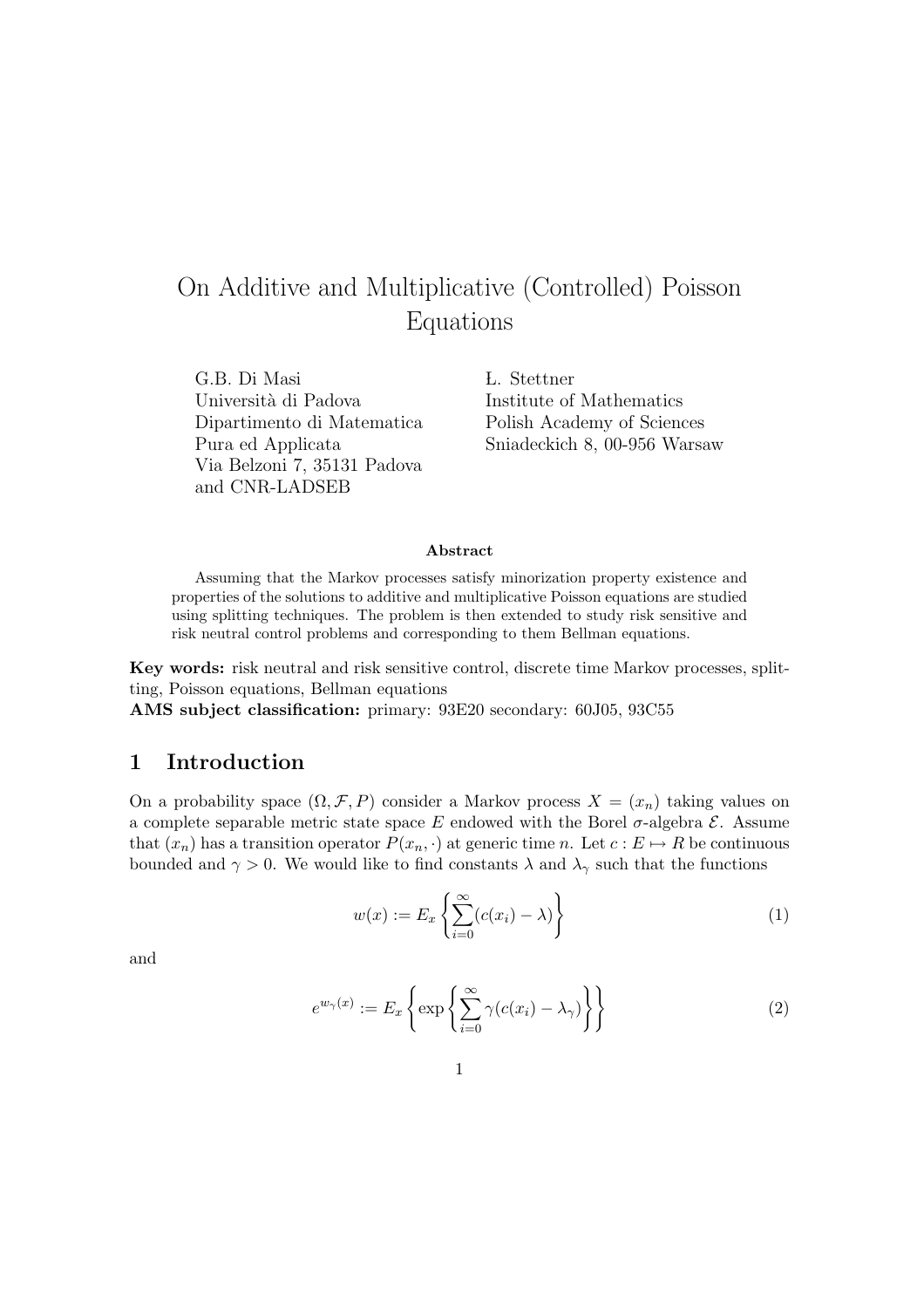are well defined.

The problems above are closely related to the existence of solutions: constant  $\lambda$  and a function w or constant  $\lambda_{\gamma}$  and function  $w_{\gamma}$  to the following equations: additive Poisson equation (APE)

$$
w(x) + \lambda = c(x) + P w(x)
$$
\n(3)

where  $Pf(x) := E_x \{ f(x(1)) \} = \int$  $E f(y) P(x, dy),$ and multiplicative Poisson equation (MPE)

$$
e^{w_{\gamma}(x)+\lambda_{\gamma}} = e^{\gamma c(x)} \int_{E} e^{w_{\gamma}(y)} P(x, dy). \tag{4}
$$

Sufficient condition for existence of solutions to APE is (see [9] and [5]) uniform ergodicity of  $(x_n)$ , i.e.

$$
\sup_{A \in \mathcal{E}} \sup_{x,z \in E} |P(x,A) - P(z,A)| < 1. \tag{5}
$$

In the case of MPE a sufficient condition for the existence of solutions can be formulated as follows (see [2] and [5])

$$
\sup_{x,z\in E} h(P(x,\cdot),P(z,\cdot)) < \infty \tag{6}
$$

where  $h(\mu, \nu) := \sup_{A,B \in \mathcal{E}} \ln \frac{\mu(A)\nu(B)}{\nu(A)\mu(B)}$  is so called Hilbert norm in the space  $\mathcal{P}(E)$  of probability measures on E.

In the paper we shall formulate more general conditions for the existence of solutions of APE and MPE and shall explain relationship of these equations to problems (1) and (2).

We will be furthermore interested in control of Markov processes. For this purpose we shall assume that  $(x_n)$  has a controlled transition operator  $P^{a_n}(x_n, \cdot)$  at generic time n, where  $a_n$  is the control at time n taking values on a compact metric space U and adapted to the  $\sigma$ -algebra  $\sigma\{x_0, x_1, \ldots, x_n\}$ .

Let now  $c: E \times U \mapsto R$  be continuous bounded. We are looking for control  $(a_n)$  minimizing the following cost functionals:

risk neutral (average cost per unit time)

$$
J((a_n)) := \limsup_{n \to \infty} \frac{1}{n} E_x^{(a_n)} \left\{ \sum_{i=0}^{n-1} c(x_i, a_i) \right\} \tag{7}
$$

or risk sensitive cost functional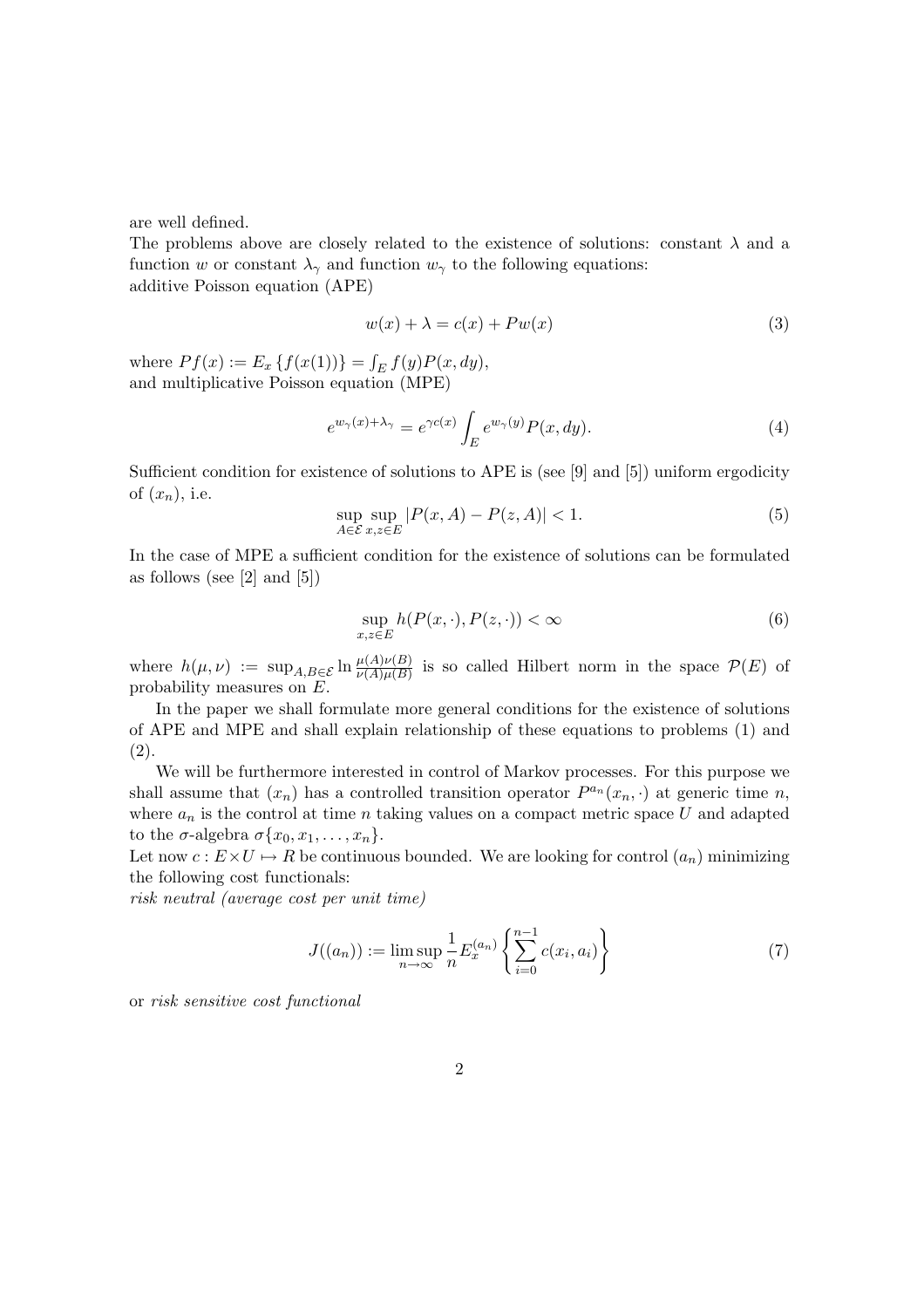$$
J_{\gamma}((a_n)) := \frac{1}{\gamma} \limsup_{n \to \infty} \frac{1}{n} \ln E_x^{(a_n)} \left\{ \exp \left\{ \sum_{i=0}^{n-1} \gamma c(x_i, a_i) \right\} \right\}.
$$
 (8)

The study of risk sensitive functional is motivated by the fact that it measures not only average cost but also higher moments of the average cost in particular its variance with weight  $\gamma$  (see [1] for financial motivation of these kind of problems). It can be also considered as a dual problem to minimization of the probability that the average cost is greater that a given benchmark (see [7]).

The following Bellman equations correspond to the cost functionals (7) and (8) respectively

$$
w(x) + \lambda = \inf_{a \in U} (c(x, a) + P^a w(x))
$$
\n(9)

where  $P^a f(x) := \int_E f(y) P^a(x, dy)$ , and

$$
e^{w_{\gamma}(x) + \gamma \lambda_{\gamma}} = \inf_{a \in U} \left( e^{\gamma c(x,a)} \int_{E} e^{w_{\gamma}(y)} P^{a}(x, dy) \right).
$$
 (10)

One can expect that  $\lambda$  and  $\lambda_{\gamma}$  are optimal values of the cost functionals (7) and (8) respectively.

In what follows we shall assume the following Feller property (F):  $U \times E \ni (a, x) \mapsto P^a f(x)$  is continuous for  $f \in C(E)$ . Under (F) and controlled uniform ergodicity of the form

$$
\sup_{A \in \mathcal{E}} \sup_{a,a' \in U} \sup_{x,z \in E} |P^a(x,A) - P^{a'}(z,A)| < 1 \tag{11}
$$

there is (see [9]) a bounded continuous function w and a unique constant  $\lambda$  which solve the Bellman equation (9). Furthermore

$$
\lambda = \inf_{(a_n)} J((a_n)) = J(\hat{u}(x_n)),
$$
\n(12)

where  $\hat{u}$  is a Borel measurable function for which the infimum on the right hand side of (9) is attained.

If additionally to (F) we have that

$$
\sup_{x,z \in E} \sup_{a,a' \in U} h(P^a(x,\cdot), P^{a'}(z,\cdot)) < \infty \tag{13}
$$

then there exist (see [2]) a bounded function  $w_{\gamma}$  and a unique constant  $\lambda_{\gamma}$  for which the Bellman equation (10) is satisfied. Moreover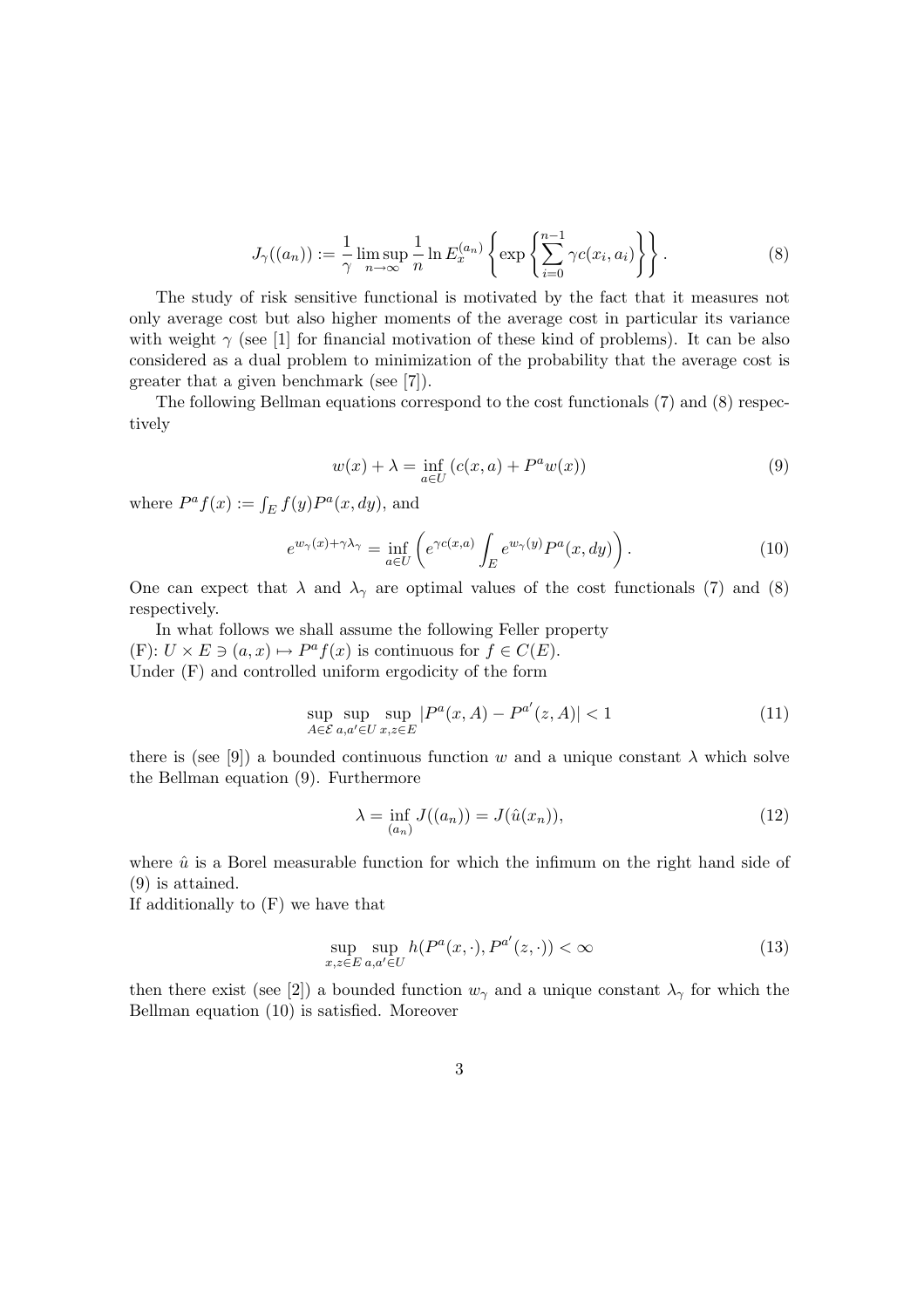$$
\lambda_{\gamma} = \inf_{(a_n)} J_{\gamma}((a_n)) = J_{\gamma}((\hat{u}_{\gamma}(x_n))), \qquad (14)
$$

where  $\hat{u}_{\gamma}$  is a function for which the infimum in the right hand side of (10) is attained.

We shall consider the following two classes of controls: Markov controls  $\mathcal{U}_M = \{(a_n) : a_n = u_n(x_n)\}\$ , where  $u_n : E \mapsto U$ , and stationary controls  $U_s = \{(a_n) : a_n = u(x(n))\}$ , where  $u : E \mapsto U$ . We shall also indentify Markov control  $a_n = u_n(x_n)$  with a sequence  $(u_n)$  of functions  $u_n : E \mapsto U$ . Similarly stationary control  $a_n = u(x_n)$  with shall identify with function  $u : E \mapsto U$ . Since we shall use so called splitting of Markov processes technique introduced (see [6]) we shall assume the following minorization property:

(A1)  $\exists_{\beta>0}$   $\exists_{\text{Compect}\in\mathcal{E}}$   $\exists_{\nu\in\mathcal{P}(E)}$  with  $\nu(C)=1$  such that  $\forall_{A\in\mathcal{E}}$ 

.

$$
\inf_{x \in C} \inf_{a \in U} P^a(x, A) \ge \beta \nu(A)
$$

(A2) C given in (A1) is ergodic, i.e.  $\forall_{(a_n)\in\mathcal{U}_M}$   $\forall_{x\in E}$   $E_x^{(a_n)}\{\tau_C\} < \infty$ , where  $\tau_C =$ inf  $\{i > 0 : x_i \in C\}$  and  $\forall_{(a_n) \in \mathcal{U}_M}$ 

$$
\sup_{x \in C} E_x^{(a_n)} \{ \tau_C \} < \infty
$$

Given the set C satisfying (A1) and (A2) and Markov control  $(u_n)$  we consider a new state space  $\hat{E} = \{C \times \{0\} \cup C \times \{1\} \cup E \setminus C \times \{0\}\}\$ and splitting of  $(x_n)$  in the form  $\hat{x}_n = (x_n^1, x_n^2) \in \hat{E}$  with Markov control of the form  $a_n = u_n(x_n^1)$  and dynamics defined below:

- (i) when  $(x_n^1, x_n^2) \in C \times \{0\}$ ,  $x_n^1$  moves to y accordingly to  $(1-\beta)^{-1}(P^{a_n}(x_n^1, dy) \beta \nu(dy))$ and whenever  $y \in C$ ,  $x_n^2$  is changed into  $x_{n+1}^2 = \beta_{n+1}$ , where  $\beta_n$  is i.i.d.  $P\{\beta_n = 0\}$  $1 - \beta$ ,  $P\{\beta_n = 1\} = \beta$ ,
- (ii) when  $(x_n^1, x_n^2) \in C \times \{1\}$ ,  $x_n^1$  moves to y accordingly to  $\nu$  and  $x_{n+1}^2 = \beta_{n+1}$ ,
- (iii) when  $(x_n^1, x_n^2) \in E \setminus C \times \{0\}$ ,  $x_n^1$  moves to y accordingly to  $P^{a_n}(x_n^1, dy)$  and whenever  $y \in C$ ,  $x_n^2$  is changed into  $x_{n+1}^2 = \beta_{n+1}$ .

Let  $C_0 = C \times \{0\}$ ,  $C_1 = C \times \{1\}$ . The following properties of the split Markov process are shown in [3]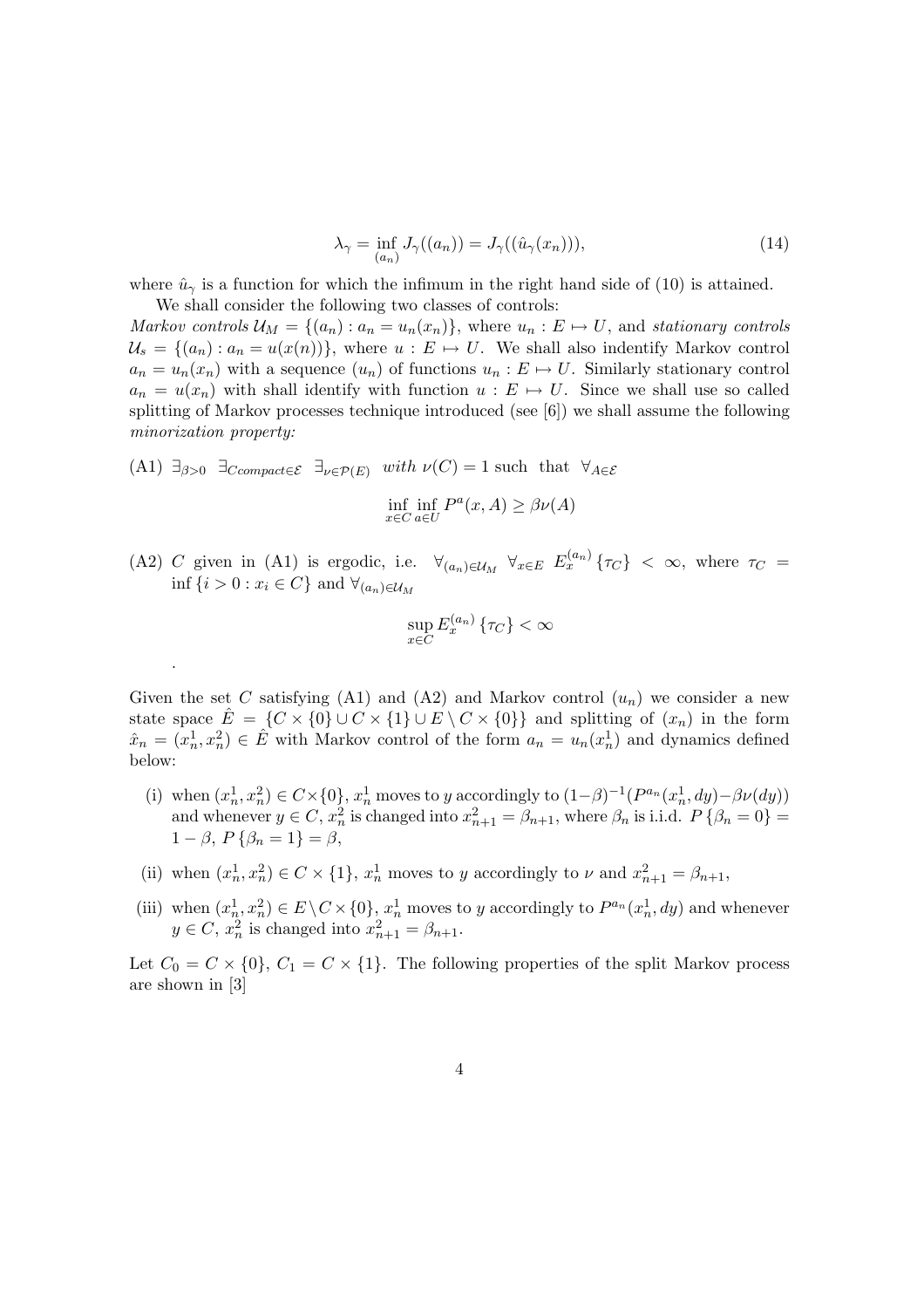**Lemma 1** For  $n = 1, 2...$  we have P a.e.

$$
P\{\hat{x}_n \in C_0 | \hat{x}_n \in C_0 \cup C_1, \hat{x}_{n-1}, \dots, \hat{x}_0\} = 1 - \beta
$$

$$
P\{\hat{x}_n \in C_1 | \hat{x}_n \in C_0 \cup C_1, \hat{x}_{n-1}, \dots, \hat{x}_0\} = \beta.
$$

**Lemma 2** Under Markov control  $(a_n) \in \mathcal{U}_M$  the process  $(\hat{x}_n = (x_n^1, x_n^2))$  is Markov with transition operator  $\hat{P}^{a_n}(\hat{x}_n, dy)$  defined by (i)-(iii). Furthermore the first coordinate  $(x_n^1)$ is also a Markov process with transition operator  $P^{a_n}(x_n^1, dy)$ .

**Corollary 1** For any bounded Borel measurable function  $f : E^m \mapsto R$ ,  $m = 1, 2, \ldots$ , and control  $(a_n) \in \mathcal{U}_M$  we have

$$
E_x^{(a_n)}\left\{f(x_1, x_2, \dots, x_m)\right\} = \hat{E}_{\delta_x^*}^{(a_n)}\left\{f(x_1^1, x_2^1, \dots, x_m^1)\right\}
$$
(15)

where  $\delta_x^* = \delta_{(x,0)}$  for  $x \in E \setminus C$  and  $\delta_x^* = (1 - \beta)\delta_{(x,0)} + \beta\delta_{(x,1)}$ .

## 2 The study of additive Poisson equation

We start with an obvious lemma which follows directly from the boundedness of  $c$ , and conditions (A1) and (A2)

**Lemma 3** Given Borel measurable  $u : E \mapsto U$  there is a unique  $\lambda(u)$  such that for  $x \in C_1$ 

$$
\hat{E}_x \left\{ \left\{ \sum_{i=1}^{\tau_{C_1}} \left( c(x_i^1, a_i) - \lambda(u) \right) \right\} \right\} = 0.
$$
\n(16)

For Borel measurable  $u : E \mapsto U$  let

$$
\hat{w}^u(x) := \hat{E}_x \left\{ \sum_{i=0}^{\tau_{C_1}} \left( c(x_i^1, u(x_i^1)) - \lambda(u) \right) \right\},\tag{17}
$$

By an analogy to [4], where more specific case was studied, we can show the following results:

**Lemma 4** Function  $\hat{w}^u$  is a unique up to an additive constant solution to the additive Poisson equation (APE) for the split Markov process  $(\hat{x}_n)$ :

$$
\hat{w}^u(x) = c(x^1, u(x^1)) - \lambda(u) + \int_{\hat{E}} \hat{w}^u(y) \hat{P}_{u(x^1)}(x, dy)
$$
\n(18)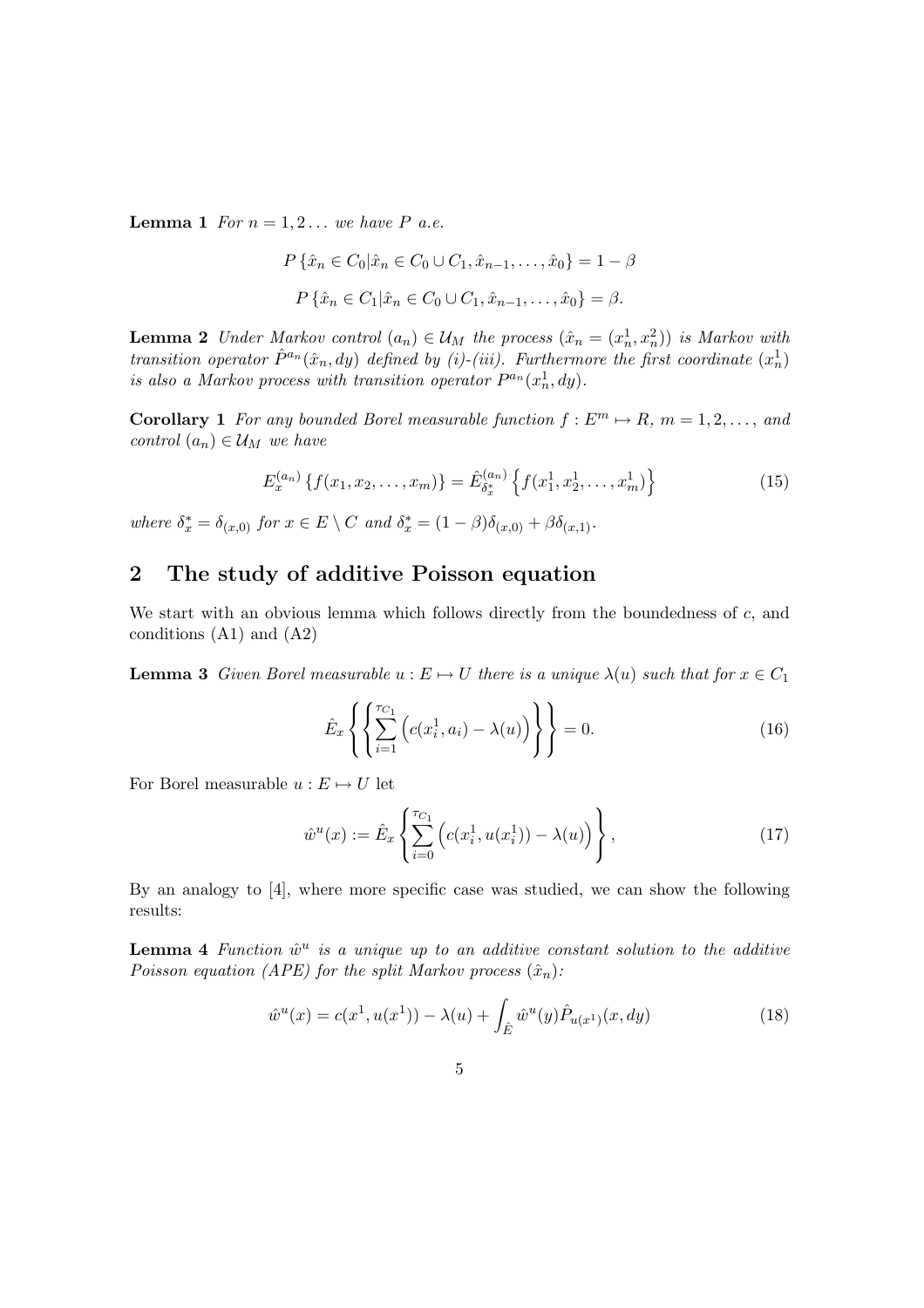Furthermore, if  $\hat{w}$  and  $\lambda$  satisfy the equation

$$
\hat{w}(x) = c(x^1, u(x^1)) - \lambda + \int_{\hat{E}} \hat{w}(y) \hat{P}^{u(x^1)}(x, dy)
$$
\n(19)

then  $\lambda = \lambda(u)$  (defined in Lemma 3) and  $\hat{w}$  differs from  $\hat{w}^u$  by an additive constant.

**Corollary 2** Given solution  $\hat{w}^u : \hat{E} \mapsto R$  to APE we have that  $w^u$  defined by

$$
w^{u}(x) := \hat{w}^{u}(x,0) + 1_{C}(x)\beta(\hat{w}^{u}(x,1) - \hat{w}^{u}(x,0))
$$
\n(20)

is a solution to APE for the original Markov process  $(x_n)$ 

$$
w^{u}(x) = c(x, u(x)) - \lambda(u) + \int_{E} w^{u}(y)P^{u(x)}(x, dy).
$$
 (21)

Furthermore if  $w^u$  is a solution to (21) then  $\hat{w}^u$  defined by

$$
\hat{w}^u(x^1, x^2) = c(x^1, u(x^1)) - \lambda(u) + \hat{E}_{x^1, x^2} \left\{ w^u(x^1(1)) \right\}
$$
\n(22)

is a solution to (18).

**Proposition 1** For Borel measurable  $u : E \to U$  the value  $\lambda(u)$  defined in Lemma 3 is equal to  $\mathbf{r}$ 

$$
\lambda(u) = \lim_{n \to \infty} \frac{1}{n} E_x \left\{ \sum_{i=0}^{n-1} c(x_i, u(x_i)). \right\}
$$
 (23)

# 3 The study of multiplicative Poisson equation

To study MPE we need an assumption stronger than (A2). Fix  $\gamma > 0$ . We shall impose that

(A3)  $\forall_{(a_n)\in\mathcal{U}_s} \exists_d \text{ s.t. } \forall_{x\in\hat{E}}$ 

$$
\hat{E}_x^{(a_n)} \left\{ \exp \left\{ \sum_{i=1}^{\tau_{C_1}} \gamma \left( c(x_i^1, a_i) - d \right) \right\} \right\} < \infty
$$

and for  $x \in C_1$ 

$$
\hat{E}_x^{(a_n)}\left\{\exp\left\{\sum_{i=1}^{\tau_{C_1}}\gamma\left(c(x_i^1, a_i)-d\right)\right\}\right\} \ge 1.
$$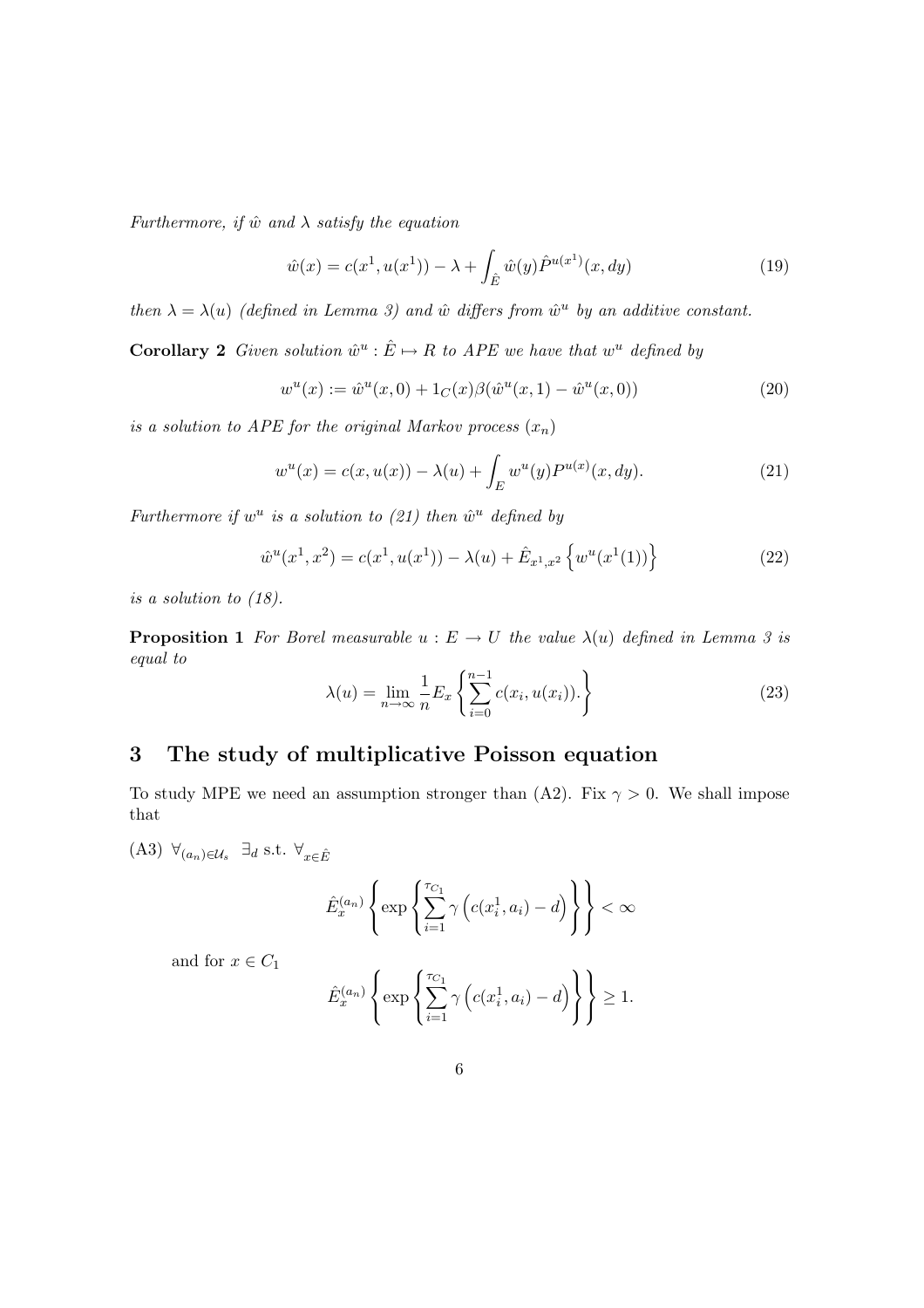Under (A3) we easily obtain that

**Lemma 5** Under (A3) for Borel measurable  $u : E \mapsto U$  and there is a unique  $\lambda_{\gamma}(u)$  such that for  $\overline{a}$  $\overline{a}$  $\ddot{\phantom{a}}$  $\ddot{\phantom{a}}$ 

$$
\hat{E}_x^{(a_n)} \left\{ \exp \left\{ \sum_{i=1}^{\tau_{C_1}} \gamma \left( c(x_i^1, a_i) - \lambda_\gamma(u) \right) \right\} \right\} = 1 \tag{24}
$$

for  $x \in C_1$ .

For Borel measurable  $u : E \mapsto U$  and  $\gamma > 0$  for which (A3) holds define

$$
e^{\hat{w}_{\gamma}^u(x)} = \hat{E}_x^u \left\{ \exp \left\{ \sum_{i=0}^{\tau_{C_1}} \gamma \left( c(x_i^1, u(x_i^1)) - \lambda_{\gamma}(u) \right) \right\} \right\},
$$
\n(25)

We have (see [3] for the proofs)

**Lemma 6** Function  $\hat{w}_{\gamma}^u$  defined in (25) is a unique up to an additive constant solution to the multiplicative Poisson equation (MPE) for the split Markov process  $(\hat{x}_n)$ :

$$
e^{\hat{w}^u(x)} = e^{\gamma(c(x^1, u(x^1)) - \lambda_{\gamma}(u))} \int_{\hat{E}} e^{\hat{w}^u_{\gamma}(y)} \hat{P}^{u(x^1)}(x, dy)
$$
 (26)

Furthermore, if  $\hat{w}$  and  $\lambda$  satisfy the equation

$$
e^{\hat{w}(x)} = e^{\gamma(c(x^1, u(x^1)) - \lambda)} \int_{\hat{E}} e^{\hat{w}(y)} \hat{P}^{u(x^1)}(x, dy)
$$
 (27)

then  $\lambda = \lambda_{\gamma}(u)$  defined in Lemma 5 and  $\hat{w}$  differs from  $\hat{w}^u_{\gamma}$  by an additive constant.

**Corollary 3** If  $\hat{w}^u_\gamma : \hat{E} \mapsto R$  is a solution to MPE (26) we have that  $w^u_\gamma$  defined by

$$
e^{w_{\gamma}^u(x)} := e^{\hat{w}_{\gamma}^u(x,0)} + 1_C(x)\beta(e^{\hat{w}_{\gamma}^u(x,1)} - e^{\hat{w}_{\gamma}^u(x,0)})
$$
\n(28)

is a solution to MPE for the original Markov process  $(x(n))$ 

$$
e^{w_{\gamma}^u(x)} = e^{\gamma(c(x,u(x)) - \lambda_{\gamma}(u))} \int_E e^{w_{\gamma}^u(y)} P^{u(x)}(x, dy)
$$
 (29)

Furthermore if  $w_{\gamma}^u$  is a solution to (29) then  $\hat{w}_{\gamma}^u$  defined by

$$
e^{\hat{w}_{\gamma}^u(x^1, x^2)} = e^{\gamma(c(x^1, u(x^1)) - \lambda_{\gamma}(u))} \hat{E}_{x^1, x^2} \left\{ e^{w_{\gamma}^u(x_1^1)} \right\}
$$
(30)

is a solution to (26).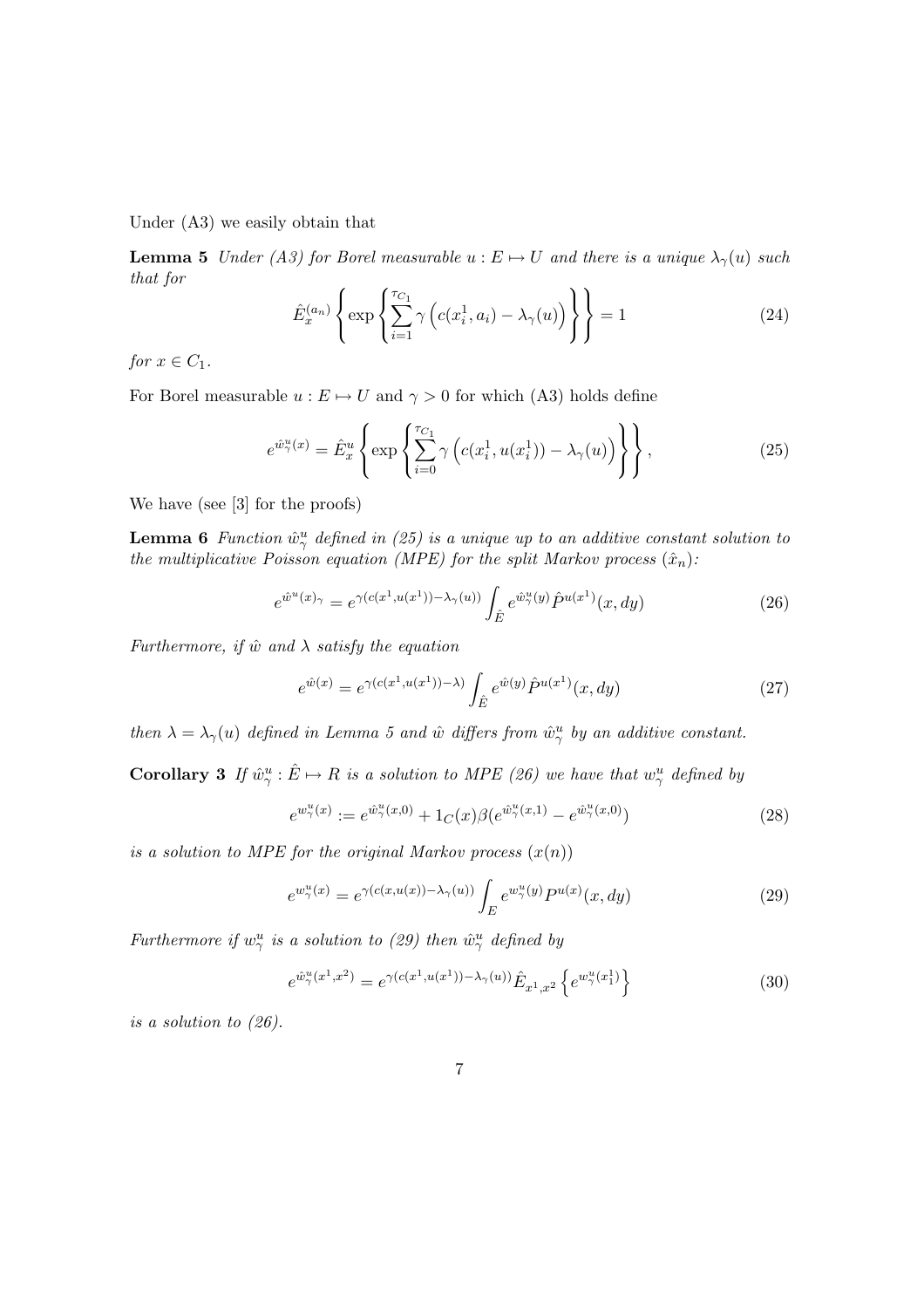Recall now Proposition 1 of [3]

**Proposition 2** If for Borel measurable  $u : E \mapsto U$ 

(B1)  $\exists_{d(u)}$  such that for  $x \in \hat{E}$ ,  $N = 1, 2, ...$ 

$$
\hat{E}_x^u \left\{ \exp\left\{ \sum_{i=1}^{\tau_{C_1} \wedge N} \gamma \left( c(x_i^1, u(x_i^1)) - d(u) \right) \right\} \right\} < \infty
$$
\n(31)

and for  $z \in C_1$ 

$$
\hat{E}_z^u \left\{ \exp\left\{ \sum_{i=1}^{\tau_{C_1}} \gamma \left( c(x_i^1, u(x_i^1)) - d(u) \right) \right\} \right\} > 1
$$
\n(32)

(B2) for  $x \in \hat{E}$ 

$$
\inf_{N} \hat{E}_x^u \left\{ \exp \left\{ \sum_{i=1}^{\sigma_{C_1} \wedge N - 1} \gamma \left( c(x_i^1, u(x_i^1)) - \lambda_\gamma(u) \right) \right\} \right\} > 0 \tag{33}
$$

(B3) for  $x \in \hat{E}$ 

$$
\sup_{N} \hat{E}_{x}^{u} \left\{ \exp \left\{ \sum_{i=1}^{\sigma_{C_{1}} \wedge N-1} \gamma \left( c(x_{i}^{1}, u(x_{i}^{1})) - \lambda_{\gamma}(u) \right) \right\} \right\} < \infty
$$
\n(34)

with  $\sigma_{C_1} = \inf \{ i \geq 0 : \hat{x}(i) \in C_1 \}$ 

then for  $x \in E$ 

$$
\lambda_{\gamma}(u) = \frac{1}{\gamma} \lim_{n \to \infty} \frac{1}{n} \ln E_x^u \left\{ \exp \left\{ \sum_{i=0}^{n-1} \gamma c(x_i, u(x_i)) \right) \right\} \right\}.
$$
 (35)

**Remark 1** Sufficient condition for  $(B1)$ - $(B3)$  is

(D1):  $\hat{E}_x^{(a_n)} \{\exp \{\gamma \|c\|_{sp} \tau_{C_1}\}\} < \infty$  for  $x \in \hat{E}$ , for  $a_n = u(x_n^1)$ , where  $||c||_{sp} :=$  $\sup_{(x,a)\in E\times U} c(x,a) - \inf_{(x,a)\in E\times U} c(x,a)$ . Notice that then we also have satisfied the condition  $(A3)$  for fixed stationary control u.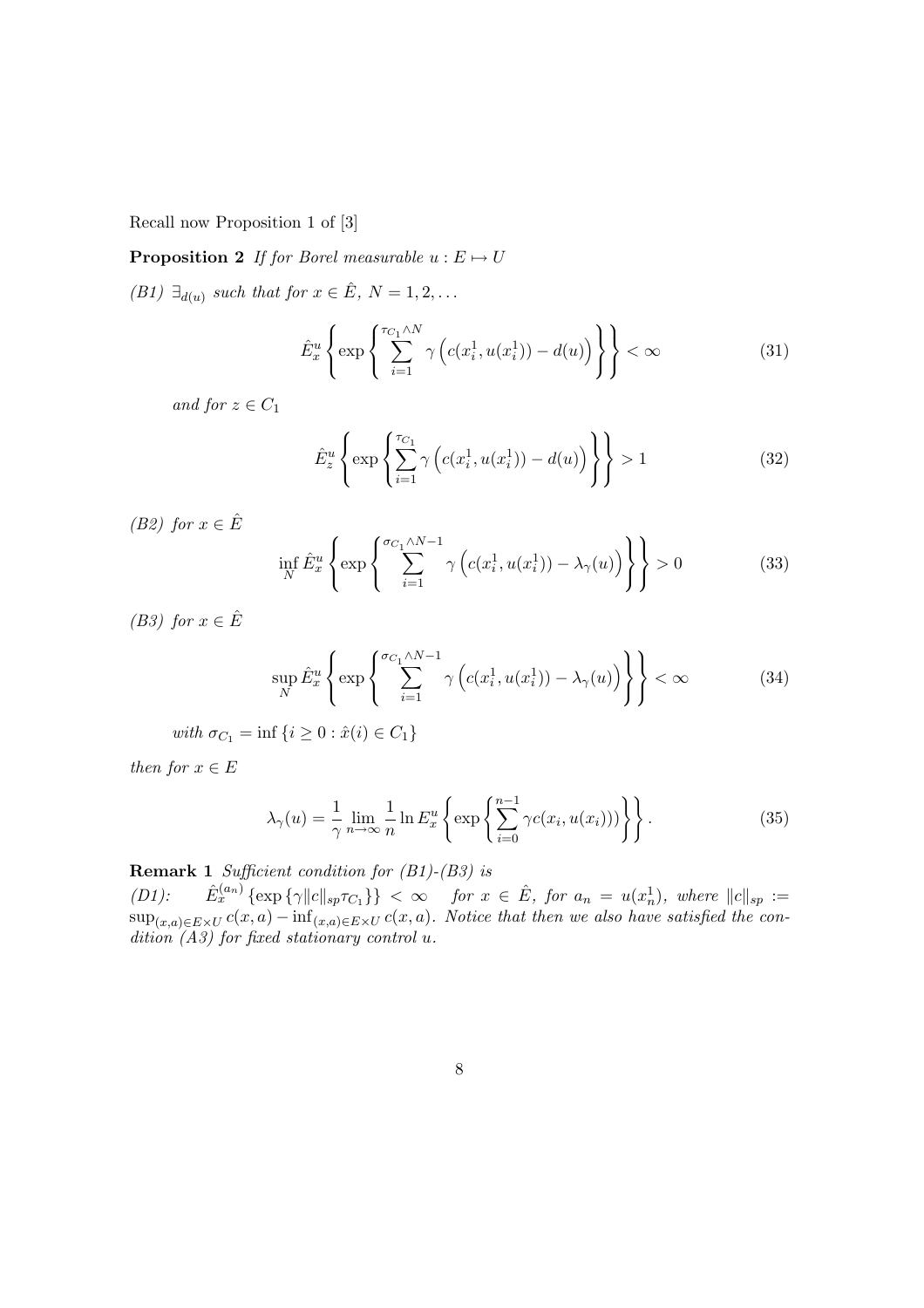# 4 Asymptotics of MPEs

Given Borel measurable  $u : E \mapsto U$  assume that we have (D1) satisfied for  $0 < \gamma < \gamma_0$ . Then by the Remark 1 there are solutions  $\lambda_{\gamma}(u)$  and  $w_{\gamma}^{u}$  to the MPE (29) and  $\lambda_{\gamma}(u)$  is of the form (35). We are now interested in the limit behavior of  $\lambda_{\gamma}(u)$  and  $w_{\gamma}^{u}$  as  $\gamma \to 0$ .

**Proposition 3** We have that  $\lambda_{\gamma}(u)$  decreases to  $\lambda(u)$  and  $w_{\gamma}^{u}(x)$  converges to  $w^{u}(x)$  for  $x \in E$  as  $\gamma \downarrow 0$ , where  $\lambda(u)$  and  $w^u$  are solutions to the APE (21).

**Proof.** Notice first that by Hölder inequality

$$
\frac{1}{\gamma_1} \ln E_x^u \left\{ \exp \left\{ \sum_{i=0}^{n-1} \gamma_1 c(x_i, u(x_i)) \right) \right\} \right\} \le \frac{1}{\gamma_2} \ln E_x^u \left\{ \exp \left\{ \sum_{i=0}^{n-1} \gamma_2 c(x_i, u(x_i)) \right) \right\} \right\}
$$
(36)

whenever  $0 < \gamma_1 \leq \gamma_2$ . Therefore by (35)  $\lambda_{\gamma}(u)$  is decreasing as  $\gamma \to 0$ . Consequently there is  $\lambda_0 = \lim_{\gamma \downarrow 0} \lambda_\gamma(u)$ . Consider now the split Markov process  $(\hat{x}_n)$  corresponding to stationary control u. Let  $\hat{w}_{\gamma}^u$  be given by (25). Then

$$
e^{\hat{w}_{\gamma}^u(x)} \le \hat{E}_x^u \left\{ \exp \left\{ \sum_{i=0}^{\tau_{C_1}} \gamma \left( c(x_i^1, u(x_i^1)) - \lambda_0 \right) \right\} \right\} \tag{37}
$$

Consequently by de l'Hospital rule we have

$$
\limsup_{\gamma \downarrow 0} \hat{w}_{\gamma}^{u}(x) \le \limsup_{\gamma \downarrow 0} \frac{1}{\gamma} \ln \hat{E}_{x}^{u} \left\{ \exp \left\{ \sum_{i=0}^{\tau_{C_{1}}} \gamma \left( c(x_{i}^{1}, u(x_{i}^{1})) - \lambda_{0} \right) \right\} \right\}
$$
\n
$$
= \hat{E}_{x} \left\{ \sum_{i=0}^{\tau_{C_{1}}} \left( c(x_{i}^{1}, u(x_{i}^{1})) - \lambda_{0} \right) \right\} \tag{38}
$$

Similarly for  $\bar{\gamma} < \gamma_0$ 

$$
\liminf_{\gamma \downarrow 0} \frac{1}{\gamma} \hat{w}_{\gamma}(x) \ge \liminf_{\gamma \downarrow 0} \ln \hat{E}_{x}^{u} \left\{ \exp \left\{ \sum_{i=0}^{\tau_{C_{1}}} \gamma \left( c(x_{i}^{1}, u(x_{i}^{1})) - \lambda_{\bar{\gamma}} \right) \right\} \right\}
$$
\n
$$
= \hat{E}_{x} \left\{ \sum_{i=0}^{\tau_{C_{1}}} \left( c(x_{i}^{1}, u(x_{i}^{1})) - \lambda_{\bar{\gamma}} \right) \right\}.
$$
\n(39)

Therefore

$$
\hat{E}_x \left\{ \sum_{i=0}^{\tau_{C_1}} \left( c(x_i^1, u(x_i^1)) - \lambda_{\bar{\gamma}} \right) \right\} \le \liminf_{\gamma \downarrow 0} \frac{1}{\gamma} \hat{w}_{\gamma}(x)
$$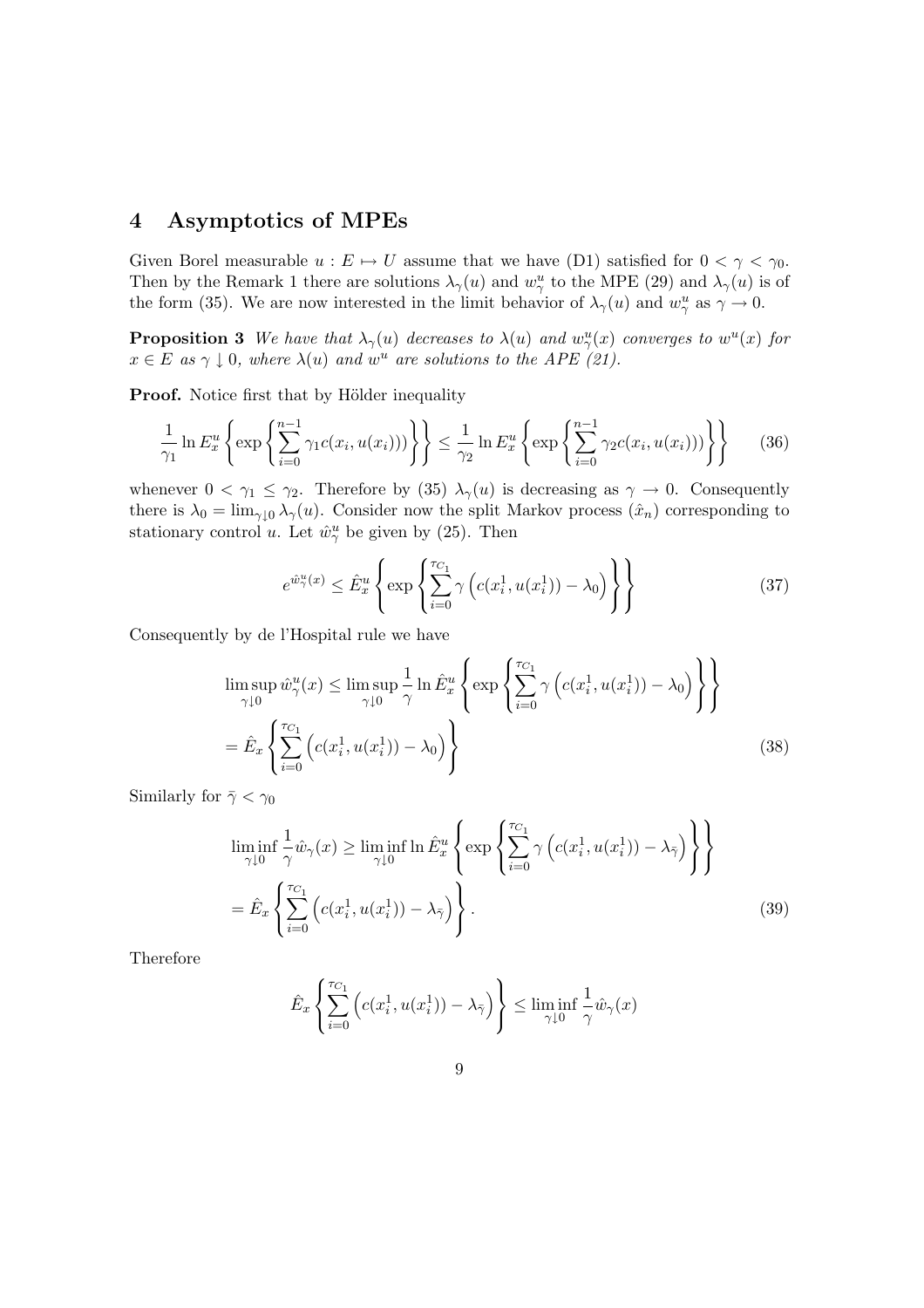$$
\leq \limsup_{\gamma \downarrow 0} \frac{1}{\gamma} \hat{w}_{\gamma}(x) \leq \hat{E}_x \left\{ \sum_{i=0}^{\tau_{C_1}} \left( c(x_i^1, u(x_i^1)) - \lambda_0 \right) \right\} \tag{40}
$$

and letting  $\bar{\gamma} \rightarrow 0$  we obtain that

$$
\lim_{\gamma \downarrow 0} \frac{1}{\gamma} \hat{w}_{\gamma}^{u}(x) = \hat{E}_{x} \left\{ \sum_{i=0}^{\tau_{C_{1}}} \left( c(x_{i}^{1}, u(x_{i}^{1})) - \lambda_{0} \right) \right\} := w(x). \tag{41}
$$

Since  $\hat{w}_{\gamma}^{u}(x_0) = \gamma(c(x_0, u(x_0)) - \lambda_{\gamma}(u))$  for  $x_0 \in C_1$ , we have  $w(x_0) = c(x_0, u(x_0)) - \lambda_0$ . Therefore by Lemma 4,  $\lambda_0 = \lambda(u)$  and  $w(x) = \hat{w}^u(x)$ . From (20) and (28) we immediately have that  $\lim_{\gamma \downarrow 0} w_{\gamma}^u(x) = w^u(x)$ , which completes the proof.

 $\Box$ 

## 5 Approximations of the Markov process

In this section we shall introduce an approximation of Markov transition operator in the form of a transition operator of Markov process satisfying the condition (13). We assume first that

(A4):

$$
P^{a}(x, A) = \int_{A} p(x, a, y)\nu(dy)
$$
\n(42)

where  $p > 0$  is a continuous function. Moreover letting  $|x| := \rho(x, \theta)$ , where  $\rho$  is a metric on E and  $\theta \in E$  is a fixed point define

$$
\tilde{p}_N(x, a, y) = \begin{cases}\n\frac{p(x, a, y)}{\Delta_N^a(x)} & \text{for} \quad |y| \le N \\
\frac{p(\theta, \bar{a}, y)}{\Delta_N^a(x)} & \text{for} \quad |y| \ge N + 1 \\
\frac{p(x, a, y)(N + 1 - |y|) + p(\theta, \bar{a}, y)(|y| - N)}{\Delta_N^a(x)} & \text{elsewhere}\n\end{cases}
$$

with  $\Delta_N^a(x) = P^a(x, B_N) + P^{\bar{a}}(\theta, B_{N+1}^c) + \int_{B_{N+1}\setminus B_N} [p(x, a, y)(N+1-|y|) + p(\theta, \bar{a}, y)(|y| [N]\nu(dy)$ , where  $B_N = \{x \in E : |x| \le N\}$  and  $\bar{a}$  is a fixed element of U. Then let

$$
p_N(x, a, y) = \tilde{p}_N(x, a, y) \text{ if } |x| \le N
$$
  

$$
p_N(x, a, y) = \tilde{p}_N\left(\frac{x}{|x|}N, a, y\right) \text{ for } |x| > N.
$$

and define

$$
P_N^a(x, dy) = p_N(x, a, y)\nu(dy)
$$
\n(43)

We clearly have that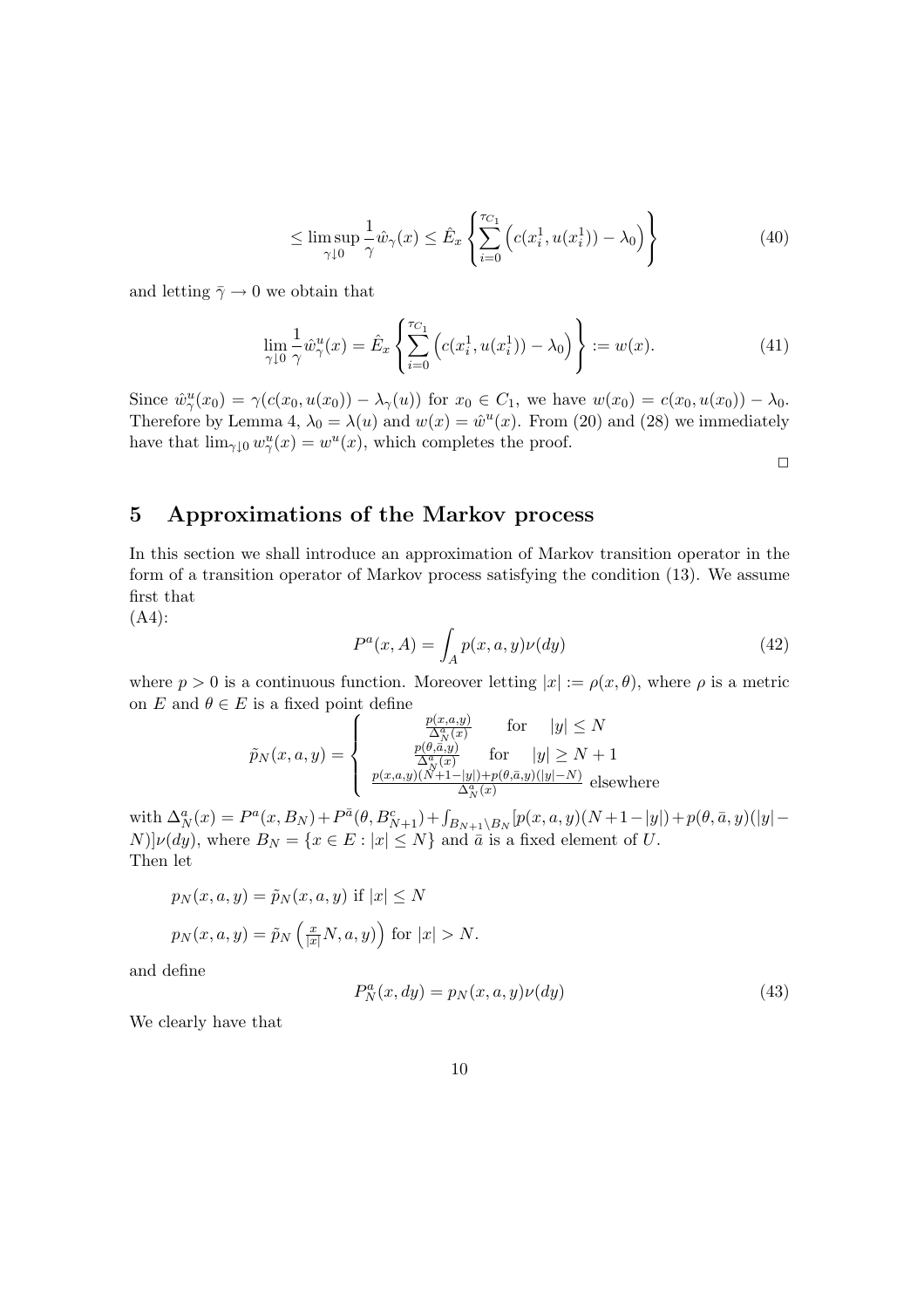#### Lemma 7

$$
\sup_{a \in U} ||P_N^a(x, \cdot) - P^a(x, \cdot)||_{var} \to 0
$$
\n(44)

as  $N \to \infty$ , uniformly in x from compact sets. Furthermore for each N

$$
\sup_{a,a'\in U} \sup_{x,x'\in E} \sup_{y\in E} \frac{p_N(x,a,y)}{p_N(x',a',y)} < \infty \tag{45}
$$

which means that  $(13)$  is satisfied.

**Remark 2** For controlled Markov process with transition operator  $P_N^a(x, dy)$  defined in  $(43)$  we clearly have that conditions  $(F)$ ,  $(11)$  and  $(13)$  are satisfied. Consequently we have solutions  $w^{(N)}$ ,  $\lambda^{(N)}$  and  $w^{(N)}_{\gamma}$ ,  $\lambda^{(N)}_{\gamma}$  to the Bellman equations (9) and (10) respectively with operator  $P^a$  replaced by  $P^a_N$ . Furthermore, there exist optimal stationary controls  $\hat{u}^{(N)}$ and  $\hat{u}_{\gamma}^{(N)}$ , which are in fact selectors to the right hand sides of (9) and (10) respectively, for the cost functionals  $J^{(N)}$  and  $J^{(N)}_{\gamma}$  which correspond to the functionals  $J$  and  $J_{\gamma}$  with operator  $P^a$  replaced by  $P^a_N$ .

#### 6 Solution to Additive Bellman Equation

(A5)  $\exists_{\epsilon>0}$  such that  $\forall_K$  compact⊂  $\hat{E}$ 

$$
\sup_{a \in U} \sup_{x \in K} \sup_N \hat{E}_x^{a,N} \left\{ \left| \sum_{i=1}^{\tau_{C_1}} (c(x_i^1, \hat{u}^{(N)}(x_i^1)) - \lambda^{(N)}) \right|^{1+\epsilon} \right\} = M(K) < \infty,
$$
 (46)

where above we control using in the first moment control  $a_0 = a$  and  $a_n = \hat{u}^{(N)}(x_n)$  for  $n \geq 1$ .

**Theorem 1** Under (A5) there exist  $\lambda$  and a continuous function  $w : E \mapsto R$  such that

$$
w(x) = \inf_{a \in U} [c(x, a) - \lambda + \int_{E} w(y) P^{a}(x, dy)]
$$
 (47)

Moreover  $\lambda$  is an optimal value of the cost functional (7) within the class  $U_s$ . The control  $\hat{u}$  for which infimum in (47) is attained, is an optimal control.

If for an admissible control  $(a_n)$  we have  $\lim_{t\to\infty}\frac{1}{t}E_x^{(a_n)}\{w(x_t)\}=0$  then  $\lambda\leq J_x((a_n))$ .

Proof. The proof consists of several steps: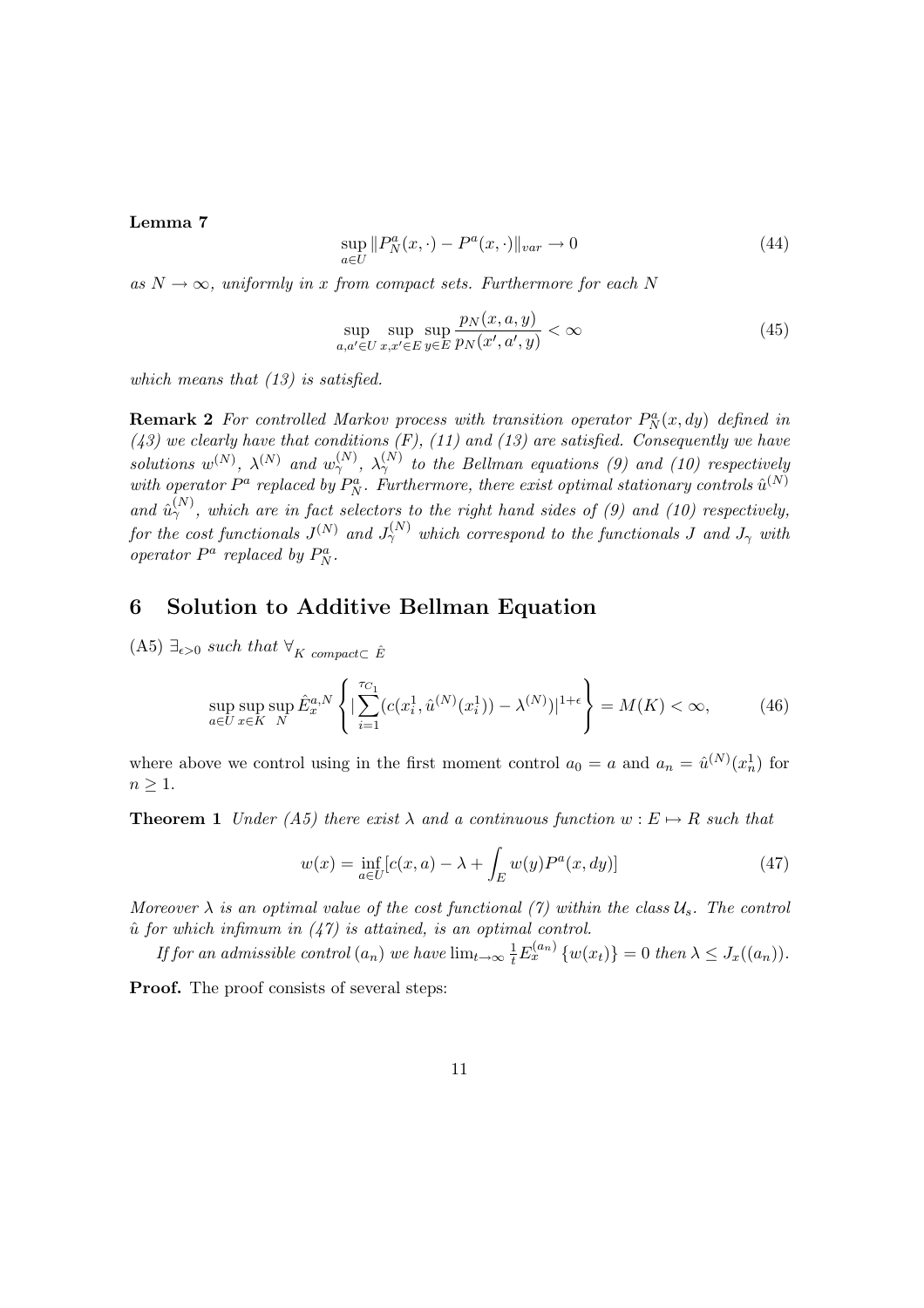Step 1. We prove first that  $\sup_N \hat{E}_x^{a,N}$ n  $\hat{w}^{\hat{u}^{(N)}}_N(\hat{x}_1)$ o , where  $\hat{w}_N^{\hat{u}^{(N)}}$  is a solution to APE corresponding to transition operator  $P^{\hat{u}^{(N)}}$ , is bounded uniformly on compact subsets of  $(E_0 \cup C_1) \times U$ . In fact,

$$
\hat{E}_x^{a,N} \left\{ \hat{w}_N^{\hat{u}^{(N)}}(\hat{x}_1) \right\} = \hat{E}_x^{a,N} \left\{ \chi_{C_1}(\hat{x}_1) \left( c(x_1^1, \hat{u}^{(N)}(x_1^1)) - \lambda^{(N)}(\hat{u}^{(N)}) \right) \right\} \n+ \hat{E}_x^{a,N} \left\{ \chi_{C_1^c}(\hat{x}_1) \sum_{i=1}^{\tau_{C_1}} \left( c(x_i^1, \hat{u}^{(N)}(x_i^1)) - \lambda^{(N)}(\hat{u}^{(N)}) \right) \right\}
$$
\n(48)

and by (A5) follows the required boundedness.

Step 2. We show now that for  $N = 1, 2, \ldots$ , the functions  $\hat{E}_x^{a,N}$ n  $\hat{w}^{\hat{u}^{(N)}}_N(\hat{x}_1)$ o are equicontinuous in x and a from compact subsets of  $E_0 \cup C_1$  and U respectively.

Notice first that by (44) for each compact set  $K \subset E_0 \cup C_1$ ,  $\varepsilon' > 0$  there is a compact set  $K_1 \supset C_0 \cup C_1$  such that

$$
\sup_{a \in U} \sup_{x \in K} \hat{P}_x^{aN} \left\{ \hat{x}_1 \in K_1^c \right\} < \varepsilon' \tag{49}
$$

Furthermore by Hölder inequality

$$
\sup_{a\in U} \sup_{x\in K} \sup_{N} |\hat{E}_{x}^{a,N} \left\{ \chi_{C_{1}^{c}}(\hat{x}_{1}) \chi_{K_{1}^{c}}(\hat{x}_{1}) \sum_{i=1}^{\tau_{C_{1}}} (c(x_{i}^{1}, \hat{u}^{(N)}(x_{i}^{1})) - \lambda^{N}(\hat{u}^{(N)})) \right\}|
$$
\n
$$
\leq \sup_{a\in U} \sup_{x\in K} \sup_{N} \left( \hat{P}_{x}^{a,N} \left\{ \hat{x}_{1} \in K_{1}^{c} \right\} \right)^{\frac{\varepsilon}{1+\varepsilon}} \sup_{a\in U} \sup_{x\in K} \sup_{N} \left( \hat{E}_{x}^{a,N} \left\{ |\sum_{i=1}^{\tau_{C_{1}}} (c(x_{i}^{1}, \hat{u}^{N}(x_{i}^{1})) - \lambda^{N}(\hat{u}_{N}))|^{(1+\varepsilon)} \right\} \right)^{\frac{1}{1+\varepsilon}} \leq \varepsilon'^{\frac{\varepsilon}{1+\varepsilon}} (M(K))^{\frac{1}{1+\varepsilon}}
$$
\n(50)

Consequently by (48)-(50)

$$
\begin{split}\n&\|\hat{E}_{x}^{a,N}\left\{\hat{w}_{N}^{\hat{u}^{(N)}}(\hat{x}_{1})\right\} - \hat{E}_{x'}^{a',N}\left\{\hat{w}_{N}^{\hat{u}^{(N)}}(\hat{x}_{1})\right\} | \\
&\leq \|c\| \|\hat{P}^{a,N}(x,C_{1}\cap\cdot) - \hat{P}^{a'N}(x',C_{1}\cap\cdot)\|_{var} + 2\varepsilon'^{\frac{\varepsilon}{1+\varepsilon}}(M(K))^{\frac{1}{1+\varepsilon}} \\
&\quad + |\hat{E}_{x}^{a,N}\left\{\chi_{K_{1}}(\hat{x}_{1})\hat{w}_{N}^{\hat{u}^{(N)}}(\hat{x}_{1})\right\} - \hat{E}_{x'}^{a',N}\left\{\chi_{K_{1}}(\hat{x}_{1})\hat{w}_{N}^{\hat{u}^{(N)}}(\hat{x}'_{1})\right\} | \tag{51}\n\end{split}
$$

For  $\delta > 0$  choose  $K_1$  in (49) such that  $\varepsilon^{\prime \frac{\varepsilon}{1+\varepsilon}} (M(K))^{\frac{1}{1+\varepsilon}} < \frac{\delta}{6}$  $\frac{\delta}{6}$ . Since

$$
\begin{aligned} &\|\hat{E}_x^{a,N}\left\{\chi_{K_1}(\hat{x}_1)\hat{w}_N^{\hat{u}^{(N)}}(\hat{x}_1)\right\} - \hat{E}_{x'}^{a',N}\left\{\chi_{K_1}(\hat{x}_1)\hat{w}_N^{\hat{u}^{(N)}}(\hat{x}_1')\right\}|\\ &\leq \sup_{x\in K_1}|\hat{w}_N^{\hat{u}^{(N)}}(x)| \|\hat{P}^{aN}(x,K_1\cap \cdot) - \hat{P}^{a'N}(x',K_1\cap \cdot)\|_{var}\end{aligned}
$$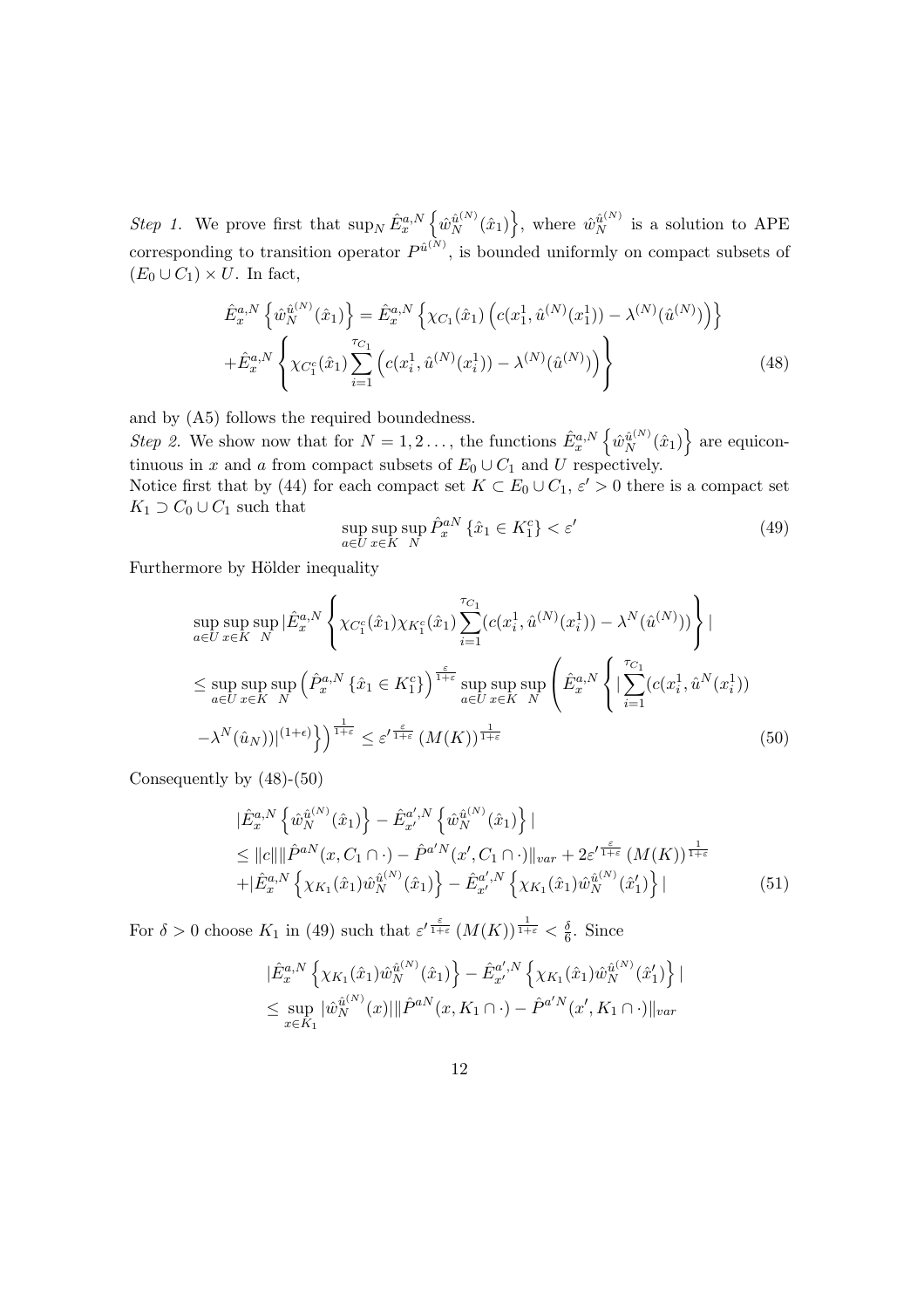for  $x, x' \in E_0 \cup C_1$  and  $a, a' \in U$  such that

$$
\|\hat{P}^{aN}(x, C_1 \cap \cdot) - \hat{P}^{a/N}(x', C_1 \cap \cdot)\|_{var} \le \frac{\delta}{3\|c\|} \tag{52}
$$

and

$$
\|\hat{P}^{aN}(x,K_1 \cap \cdot) - \hat{P}^{a'N}(x',K_1 \cap \cdot)\|_{var} \le \frac{\delta}{3 \sup_{z \in K_1} |\hat{w}_N^{\hat{u}(N)}(z)|}
$$
(53)

by (51) we obtain that

$$
|\hat{E}_{x}^{a,N}\left\{\hat{w}_{N}^{\hat{u}^{(N)}}(\hat{x}_{1})\right\}-\hat{E}_{x'}^{a',N}\left\{\hat{w}_{N}^{\hat{u}^{(N)}}(\hat{x}_{1})\right\}| \leq \delta.
$$

Now by (A5)  $\sup_{z \in K_1} |\hat{w}_N^{\hat{u}^{(N)}}(z)|$  is bounded in N and therefore by (44) we can choose x, x' and a, a' in (52) and (53) uniformly in N, which completes the proof of equicontinuity. Step 3. By step 1, 2 and (20) we immediately see that

$$
E_x^{a,N}\left\{w_N^{\hat{u}^{(N)}}(x_1)\right\}
$$

is uniformly (in  $N$ ) bounded and equicontinuous in  $x$  and  $a$  from compact subsets of  $E \times U$ . Since  $\hat{u}^{(N)}$  is optimal for  $P_N^a(x, dy)$  we have that  $w_N^{\hat{u}_N} = w^{(N)}$ . Therefore by Ascoli theorem (thm. 33 of [8]) there is a subsequence  $N_k$  such that

$$
E_x^{a,N_k} \left\{ w^{(N_k)}(x_1) \right\}
$$

converges uniformly in  $a \in U$  and x from compact subsets of E and  $\lambda^{(N_k)}(\hat{u}^{(N_k)}) \to \lambda$  (since  $\lambda^N(\hat{u}^{(N)}) \in [\inf_{x \in E, a \in U} c(x, a), \sup_{x \in E, a \in U} c(x, a)]$ ). Consequently there is a continuous function w such that

$$
w(x) = \inf_{a \in U} [c(x, a) - \lim_{k \to \infty} \int_{E} w^{(N_k)}(y) P_{N_k}^a(x, dy)]
$$
\n(54)

Step 4. To prove that function w defined in  $(54)$  is a solution to the Bellman equation (47) it remains to show that

$$
\lim_{k \to \infty} E_x^{a, N_k} \left\{ w^{(N_k)}(x_1) \right\} = E_x^a \left\{ w(x_1) \right\}.
$$
\n(55)

In fact, by (A5) and Fatou lemma

$$
E_x^a \{ w(x_1) \} \le \lim_{k \to \infty} E_x^{a, N_k} \left\{ w^{(N_k)}(x_1) \right\} < \infty
$$
 (56)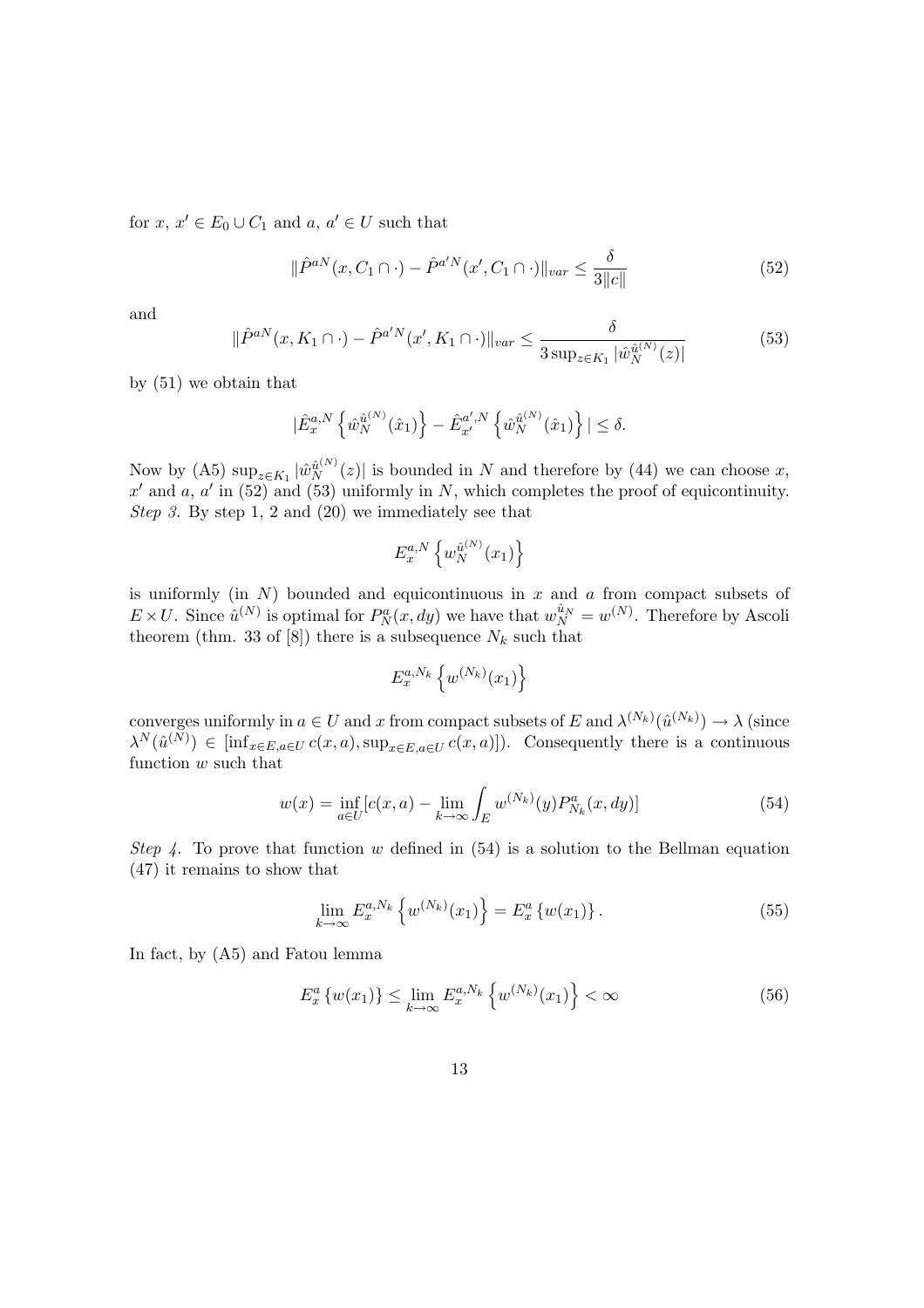By step 1 and 2 one can find a compact set  $K_1 \supset C$  such that

$$
\sup_{N} \sup_{a \in U} E_{x}^{a,N} \left\{ \chi_{K_{1}^{c}}(x_{1}) |w^{(N)}(x_{1})| \right\} \leq \frac{\varepsilon}{3}
$$
\n
$$
(57)
$$

and

$$
\sup_{a \in U} E_x^a \left\{ \chi_{K_1^c}(x_1) |w(x_1)| \right\} \le \frac{\varepsilon}{3}.
$$
\n(58)

Therefore

$$
|E_x^a\{w(x_1)\} - E_x^{a,N_k}\{w^{(N_k)}(x_1)\}| \le
$$
  
\n
$$
|E_x^a\{\chi_{K_1}(x_1)w(x_1)\} - E_x^{a,N_k}\{\chi_{K_1}(x_1)w(x_1)\}|
$$
  
\n
$$
+ |E_x^{a,N_k}\{\chi_{K_1}(x_1) (w(x_1) - w^{(N_k)}(x_1))\}|
$$
  
\n
$$
+ E_x^{a,N_k}\{\chi_{K_1^c}(x_1)w^{(N_k)}(x_1)\} + E_x^a\{\chi_{K_1^c}(x_1)w(x_1)\}
$$
  
\n
$$
\leq \sup_{x \in K_1} |w(x)| ||P^a(x, K_1 \cap \cdot) - P^{aN}(x, K_1 \cap \cdot) ||_{var} + \sup_{x \in K_1} |w(x) - w^{(N_k)}(x)| + \frac{2\varepsilon}{3}.
$$

Consequently letting  $k \to \infty$  and taking into account that  $\varepsilon$  may be arbitrarily small we obtain the convergence (55). By continuity on x and a of the right hand side of (47) we have the existence of a Borel measurable function  $\hat{u}$  for which the infimum is attained. Step 5. We shall show now that for Borel measurable  $u : E \mapsto U$  we have we have  $\lambda(u) \geq \lambda$ . In fact, then

$$
w(x) \le c(x, u(x)) - \lambda + \int_{E} w(y) P^{u(x)}(x, dy). \tag{59}
$$

Define following (22)

$$
\hat{w}^u(x^1, x^2) = c(x^1, u(x^1)) - \lambda + \hat{E}_{x^1, x^2}^{u(x^1)} \left\{ w(x_1^1) \right\} \tag{60}
$$

Since by Corollary 1 for  $a\in U$ 

$$
E_x^a \{ w(x_1) \} = \hat{E}_{\delta_x^*}^a \{ w(x_1^1) \} =
$$
  
 
$$
\chi_C(x) [(1 - \beta) \hat{E}_{(x,0)}^a \{ w(x_1^1) \} + \beta \hat{E}_{(x,1)}^a \{ w(x_1^1) \} ] + \chi_{E \setminus C}(x) \hat{E}_{(x,0)}^a \{ w(x_1^1) \}
$$

from (59) we have

$$
w(x) \le c(x, u(x)) - \lambda + \chi_C(x)[(1 - \beta)\hat{E}_{(x,0)}^{u(x)} \{w(x_1^1)\} + \beta \hat{E}_{(x,1)}^{u(x)} \{w(x_1^1)\} + \chi_{E\setminus C}(x)\hat{E}_{(x,0)}^{u(x)} \{w(x_1^1)\} =
$$
  
 
$$
\chi_C(x) ((1 - \beta)\hat{w}^u(x, 0) + \beta \hat{w}^u(x, 1)) + \chi_{E\setminus C}(x)\hat{w}^u(x, 0).
$$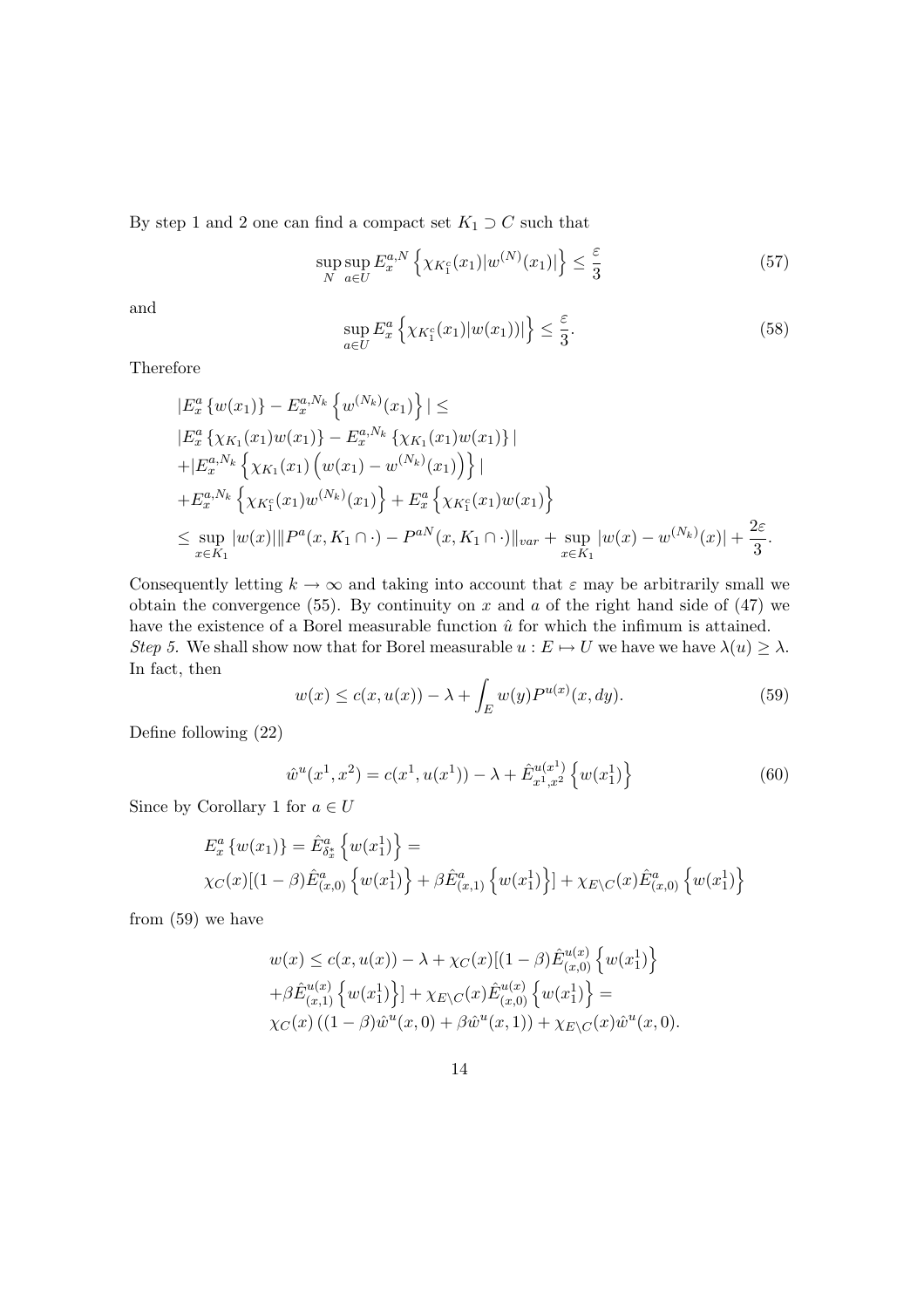Therefore

$$
\hat{E}_{(x^1,x^2)}^{u(x^1)} \left\{ w(x_1^1) \right\} \le \hat{E}_{(x^1,x^2)}^{u(x^1)} \left\{ \chi_C(x_1^1) \left( (1-\beta) \hat{w}^u(x_1^1,0) + \beta \hat{w}^u(x_1^1,1) \right) + \chi_{E \setminus C}(x_1^1) \hat{w}^u(x_1^1,0) \right\} \n= \hat{E}_{(x^1,x^2)}^{(u(x^1))} \left\{ \hat{w}^u(x_1) \right\}.
$$
\n(61)

Consequently by (60) we have that

$$
\hat{w}(x^1, x^2) \leq c(x^1, u(x^1)) - \lambda + \hat{E}_{(x^1, x^2)}^{u(x^1)} \{\hat{w}^u(x_1)\}\
$$
\n(62)

Iterating the last inequality for  $z \in C_1$  we obtain

$$
\hat{E}_z^u \left\{ \hat{w}(x_1) \right\} \le \hat{E}_z^u \left\{ \sum_{i=1}^{\tau_{C_1}} (c(x_i^1, u(x_i^1)) - \lambda) + \hat{E}_{x_{\tau_{C_1}}}^u \left\{ w(x_1) \right\} \right\}
$$
(63)

Since by step 1 we have that  $\hat{E}_z \{\hat{w}(x_1)\} < \infty$  we obtain

$$
\hat{E}_z \left\{ \sum_{i=1}^{\tau_{C_1}} (c(x_i^1, u(x_i^1)) - \lambda) \right\} \ge 0,
$$

for  $z \in C_1$ , which by Lemma 3 implies that  $\lambda \leq \lambda(u)$ .

Step 6. By Proposition 1 and step 5 we have for any Borel measurable  $u : E \mapsto U$ 

$$
\lambda = \lambda(\hat{u}) = J_x(\hat{u}(x_n)) \le J_x((u(x_n))),
$$

which shows optimality of  $(\hat{u}(x_n))$  within the class of stationary controls. If for an admissible control  $(a_n)$  we have  $\limsup_{t\to\infty} \frac{1}{t} E_x^{(a_n)} \{w(x_t)\} = 0$ , then iterating (47) we obtain

$$
w(x) \le E_x^{(a_n)} \left\{ \sum_{i=0}^{t-1} (c(x_i, a_i) - \lambda) + w(x_t) \right\}
$$

and dividing both sides of the last inequality by  $t$  and letting  $t$  to infinity we obtain that  $J_x((a_n)) \geq \lambda$  which completes the proof.

 $\Box$ 

# 7 Solution to Multiplicative Bellman Equation

Assume now that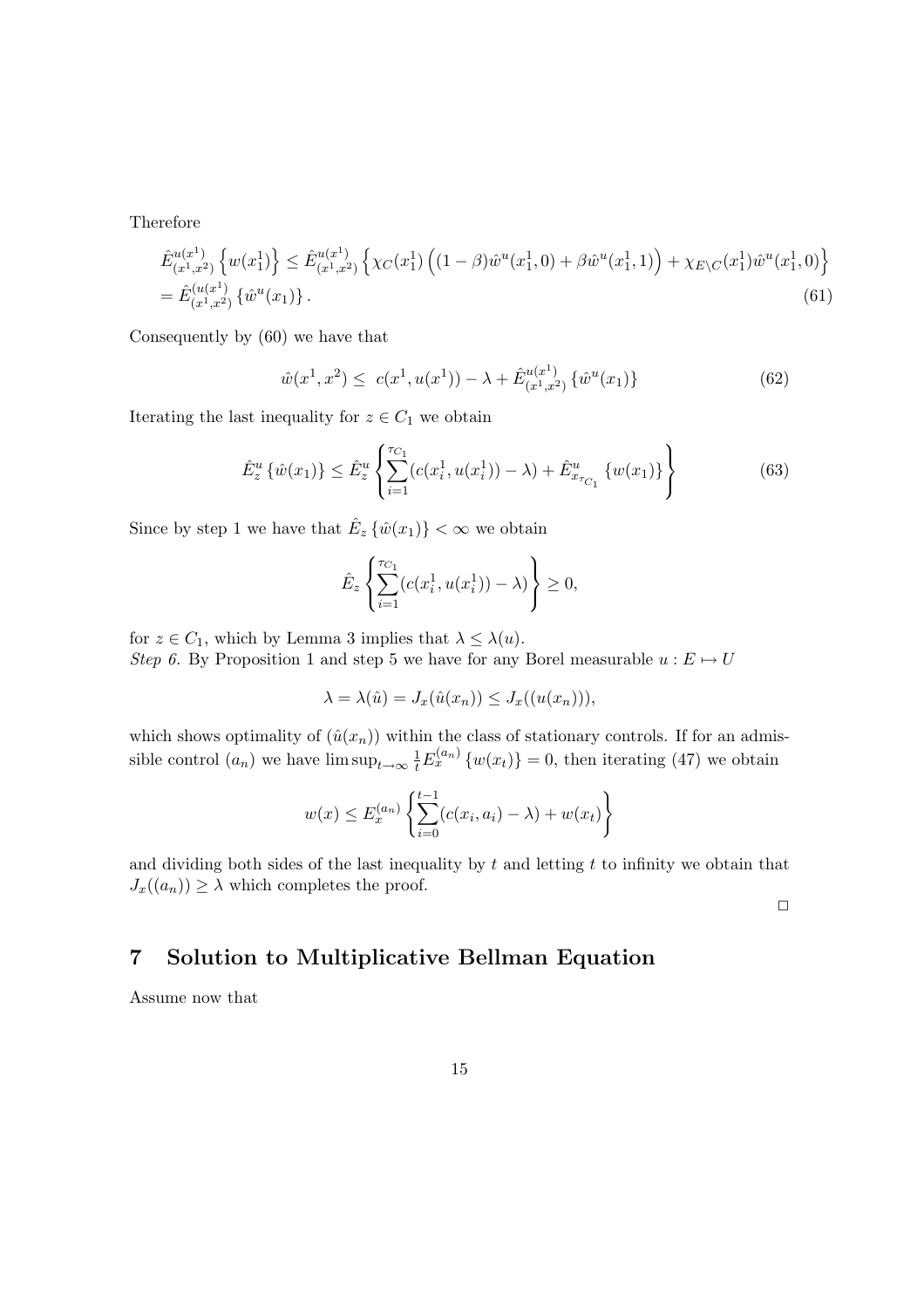(A6)  $\exists_{\epsilon>0}$  such that  $\forall_K$  compact⊂  $\hat{E}$ 

$$
\sup_{a\in U} \sup_{x\in \hat{K}} \sup_N \hat{E}_x^{a,N} \left\{ \exp\left\{ \sum_{i=1}^{\tau_{C_1}} \gamma(c(x_i^1, \hat{u}_{\gamma}^{(N)}(x_i^1)) - \lambda_{\gamma}^{(N)}(\hat{u}_{\gamma}^{(N)})) \right\} \right\}^{1+\epsilon} < \infty, \qquad (64)
$$

where above we control using in the first moment control  $a_0 = a$  and  $a_n = u_N(x_n^1)$  for  $n \geq 1$ .

We can now recall Theorem 1 of [3]

**Theorem 2** Under (A1)-(A4) and (A6) there exist  $\lambda_{\gamma}$  and a continuous function  $w_{\gamma}$ :  $E \mapsto R$  such that

$$
e^{w_{\gamma}(x)} = \inf_{a \in U} \left[e^{\gamma(c(x,a) - \lambda_{\gamma})} \int_{E} e^{w_{\gamma}(y)} P^{a}(x, dy)\right]
$$
(65)

Moreover, under  $(D1)$ :  $\hat{E}_x^{(a_n)} \{\exp \{\gamma ||c||_{sp}\tau_{C_1}\}\} < \infty$  for  $x \in \hat{E}$ , for all  $(a_n) \in \mathcal{U}_s$ we have that  $\lambda_{\gamma}$  is an optimal value of the cost functional  $J_{x}^{\gamma}$  and the control  $(\hat{u}_{\gamma}(x_n))$ , where  $\hat{u}_{\gamma}$  is a Borel measurable function for which the infimum in the right hand side of  $(42)$  is attained, is an optimal control within the class of controls from  $\mathcal{U}_s$ . Furthermore, if for admissible control  $(a_n)$  we have that

$$
\limsup_{t \to \infty} E_x^{(a_n)} \left\{ \left( E_{x_t}^{a_t} \left\{ e^{w_\gamma(x_1)} \right\} \right)^\alpha \right\} < \infty
$$

for every  $\alpha > 1$ , then  $\lambda_{\gamma} \leq J_x^{\gamma}((a_n))$ .

#### 8 Asymptotics of Bellman equations

Notice first that by Proposition 3 for any Borel measurable  $u : E \mapsto U$  provided that (D1) is satisfied for sufficiently small  $\gamma > 0$  we have

$$
J_{\gamma}((u(x(n))) \to J((u(x(n)))) \tag{66}
$$

as  $\gamma \rightarrow 0$ , and the limit is decreasing. Consequently we have

**Theorem 3** Under (A1)-(A6) together with (D1) satisfied for sufficiently small  $\gamma > 0$  we have

$$
\lim_{\gamma \to 0} \lambda_{\gamma} = \lambda. \tag{67}
$$

Furthermore, risk neutral  $\varepsilon$ - optimal control  $u \in \mathcal{U}_s$  within the class of stationary controls is nearly optimal for the risk sensitive cost functional with  $\gamma$  close to 0, within the class of stationary controls.